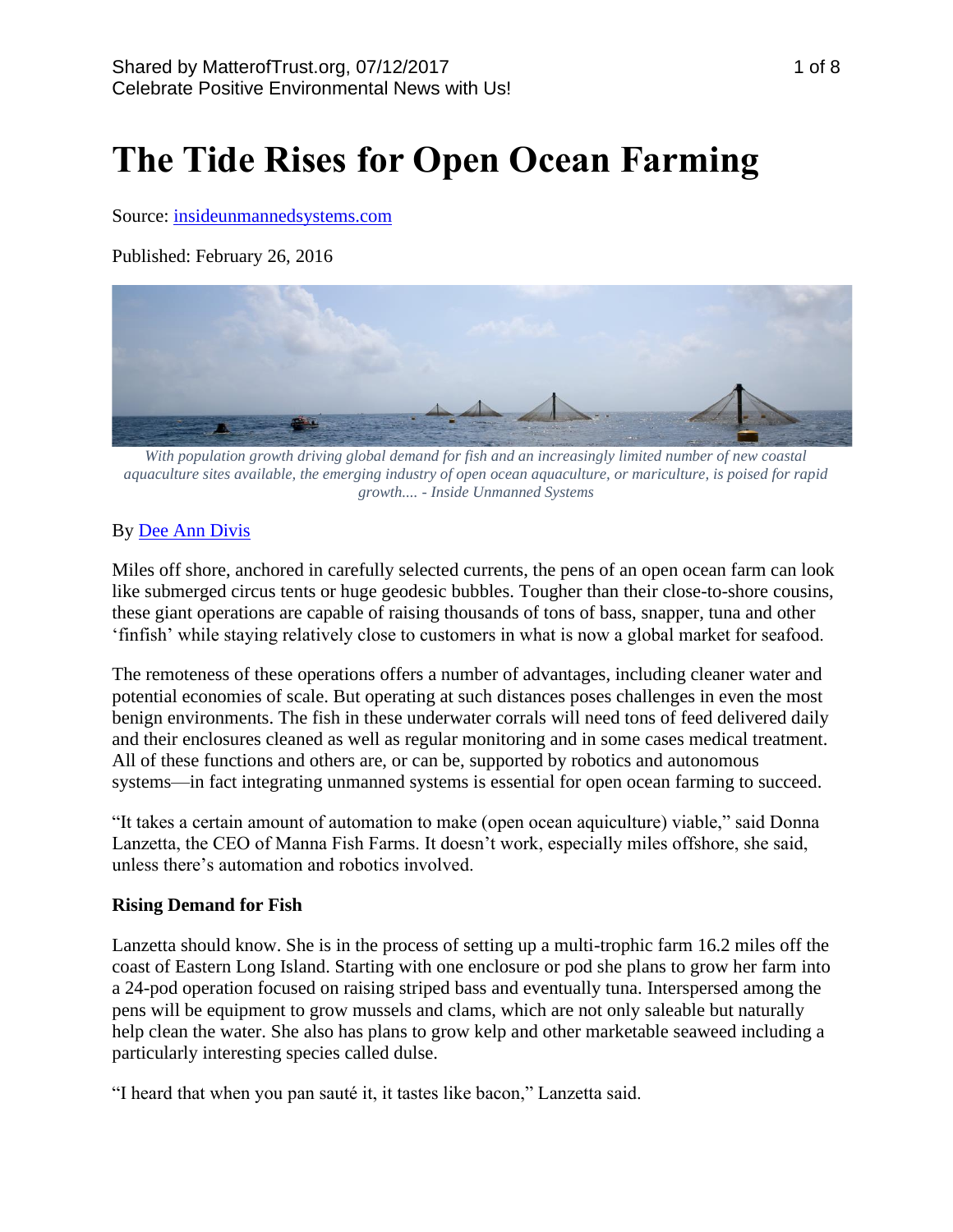#### Shared by MatterofTrust.org, 07/12/2017 2 of 8 Celebrate Positive Environmental News with Us!

Part of what spurred Lanzetta to launch Manna Fish Farms—which will be the first such farm on the East Coast and perhaps the first in the entire United States—is the rising demand for food, especially protein.

The world's population is projected to increase dramatically over the course of this century rising from 7.3 billion in 2015 to 9.4 billion in 2050, according to projections from the U.S. Census Bureau, said Hauke Kite-Powell of Woods Hole Oceanographic Institution (WHOI). Earlier projections for the maximum human population on the globe also have been resized upwards, he said.

"We're definitely poised to exceed the 9 billion mark before too long and that means a lot more people to feed, he told a Jan. 11 workshop on aquaculture organized by WHOI's Center for Marine Robotics.

Not only is the number of people growing, the demand per-person for protein is rising as people become more affluent.

"Seafood demand is growing and at a macro level it is driven by an increase in the rising middle class from the growing Third World," said David Kelly, the chief technology officer for InnovaSea, which builds mariculture equipment. "As the middle class rises, the demand for protein goes up—the demand for protein goes up, fish goes with it."

Given these trends, said Kite-Powell, "it's likely that we're going to need about another probably 2 million tons of live seafood in the U.S. by 2050 and globally more than 40 million tons per year."

It has been years since the wild fish supply has been able to meet demand, he told attendees.

"As far as seafood protein is concerned," Kite-Powell explained, "the wild capture fisheries of the world stopped keeping pace with increased demand for seafood as of two decades ago—two and a half decades ago—and all of the growth in global seafood production since then has effectively come from fish farming, from aquaculture. And there's no reason to believe that that's going to be any different going forward."

The world's appetite for fish is driving growth in aquaculture and that growth is likely to accelerate, Kite-Powell said, but many of the really good, near-shore locations for new operations are either already being farmed or are being used for other things. For that reason he sees marine production moving further away from the coast to open ocean farms, a new form of offshore aquaculture called mariculture.

But where will these farms be located and what kind of technology will they need?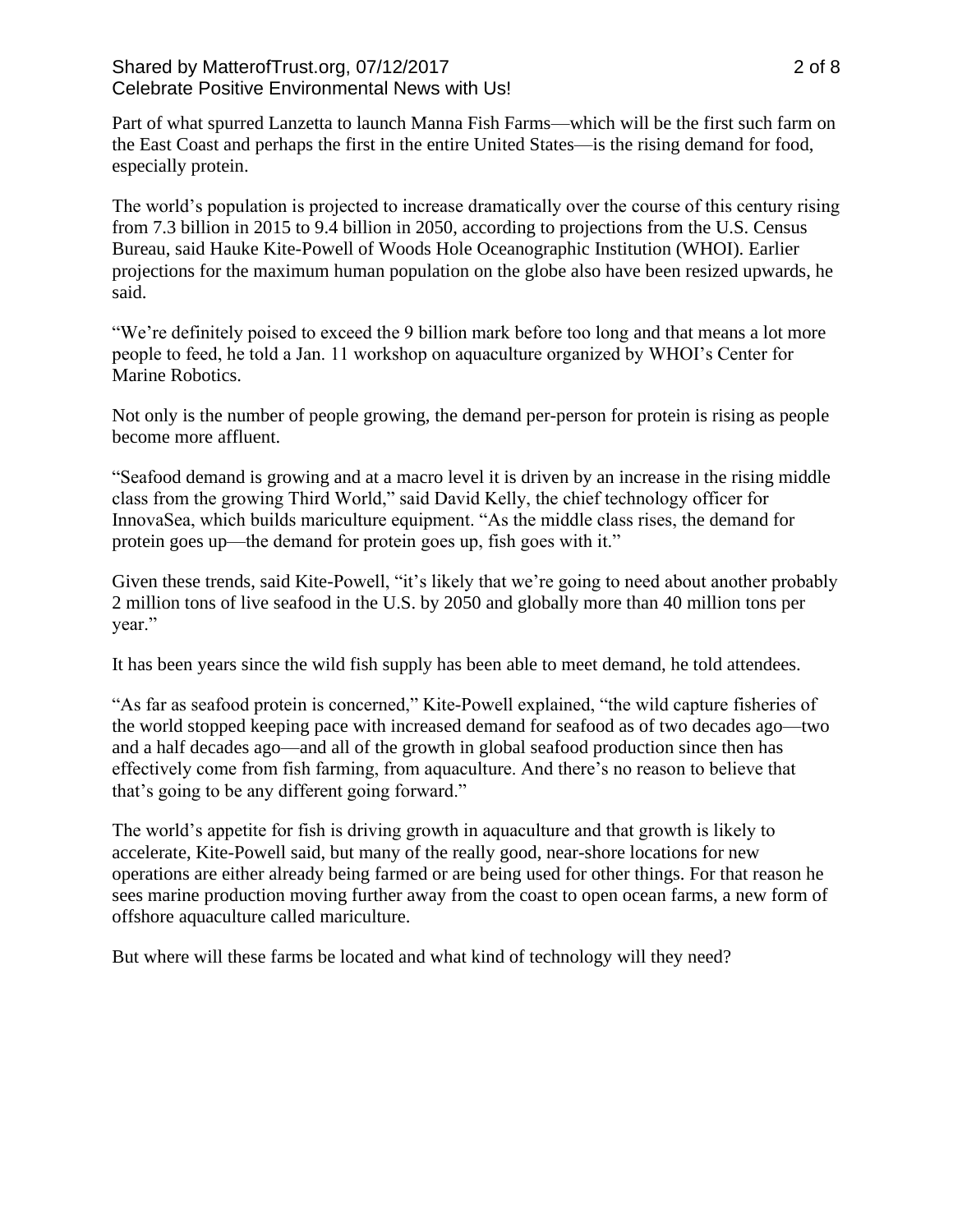

## **The Goldilocks Problem**

While the potential for mariculture is vast, certain environmental conditions are necessary for an open ocean farm to be successful.

"I call it the Goldilocks problem," Kelly said. "When you go offshore, if you look at water depth—you can be too shallow, you can be too deep, you can be just right. If you look at current—you can be too slow, you can be too fast, you can be just right. And the issue on current is that you need a certain amount of current for water exchange (to supply) dissolved oxygen. If you have too much current they (the fish) spend all their energy fighting the current and not growing."

There are some 190,000 square kilometers of the world's oceans that are particularly suited to open ocean aquaculture, according to a 2013 study by the United Nation's Food and Agriculture Organization. To get to that number researcher James Kapetzky started with the world's exclusive economic zones (EEZ), that is the regions off a county's coast where a state has special rights regarding the use of marine resources. He then looked at the temperatures, depths and currents in those areas to see where three representative species—cobia, Atlantic salmon and blue mussel—could be raised successfully. He eliminated from consideration those areas that were more than 25 nautical miles (46.3 km) from a port as not being cost effective, leaving a total of 189,468 square kilometers that would work well for open ocean fish and mussel farming.

"That's roughly the size of the country of Syria," said Kelly, "or, if you are more U.S.-centric, it's slightly smaller than the state of Washington. That's the potential area."

The FAO also found that, so far, very little of that potential has been realized.

"Nearly all of present-day mariculture takes place in sheltered areas, not offshore. Interestingly, about 44 percent of maritime nations are not yet practicing mariculture," wrote the FAO. "About one-half of mariculture production consists of aquatic plants, but there is as yet little production of plants offshore."

With demand surging and plenty of room for new farms, the mariculture industry appears poised for a boom.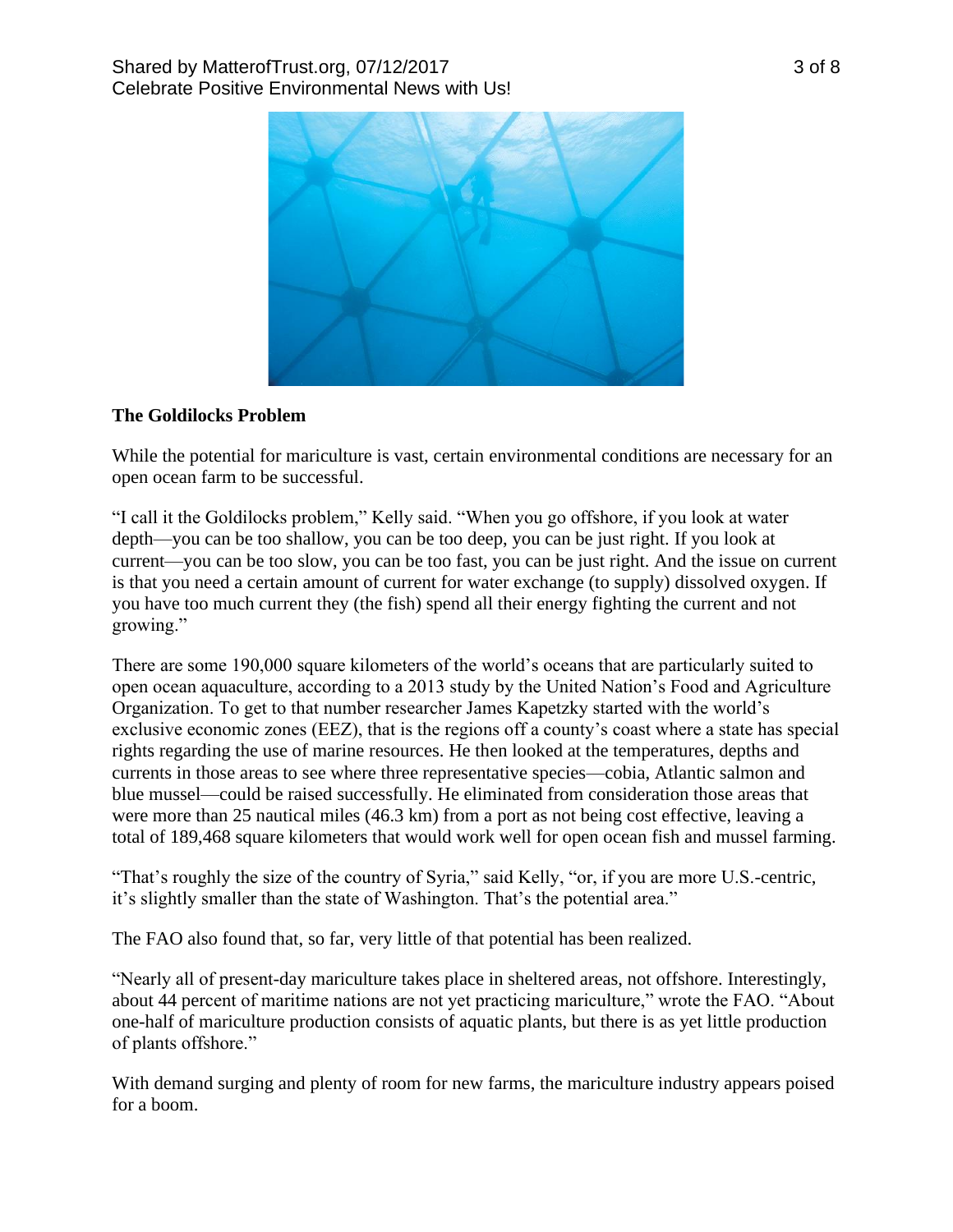The demand is going to be there, asserted Kelly, the former CEO of autonomous underwater vehicle maker Bluefin Robotics.

Kelly is not the only one who thinks so. His firm has benefitted from venture capital and there was at least one potential early-stage investor in the WHOI audience. Though it is hard to say how many investors are specifically interested in open ocean farming, Angle.co, a website dedicated to startups, has 54 companies and 974 investors on its list of aquaculture angel investors.

The amount of interest is amazing, Kelly said, and includes investors and private equity "leaking over" from the agriculture sector. There are also "bigger-thinker, industrial companies."

"There is getting to be more focus and buzz around it," he said.

## **Rising Opportunity**

The market potential extends beyond the farms themselves to the sectors that support them, the experts suggested.

Robotics and automation are already used in farms today, Kelly said, especially for feeding. When you consider the scale of operation at an industrial finfish farm it's easy to see why.

"A fish is going to eat 1 to 3 percent of his body weight a day, and they feed seven days a week, 365 days a year," Kelly said. "So if you start to think of the scale of feeding involved with a topof-the-line, industry-level farm, take a 20,000 square meter (containment) pod, which is pretty standard in the salmon industry, stock it with 20 kilograms per meter of fish; have it eat 1 percent of its weight a day—and you're looking at four metric tons of feed per day for that pen. You start to multiply that out by a week and now you're to 28 to 30 metric tons of feed that that pen is going to consume each week."



The feeders are automated and deliver the food to the fish through a tube, Lanzetta said.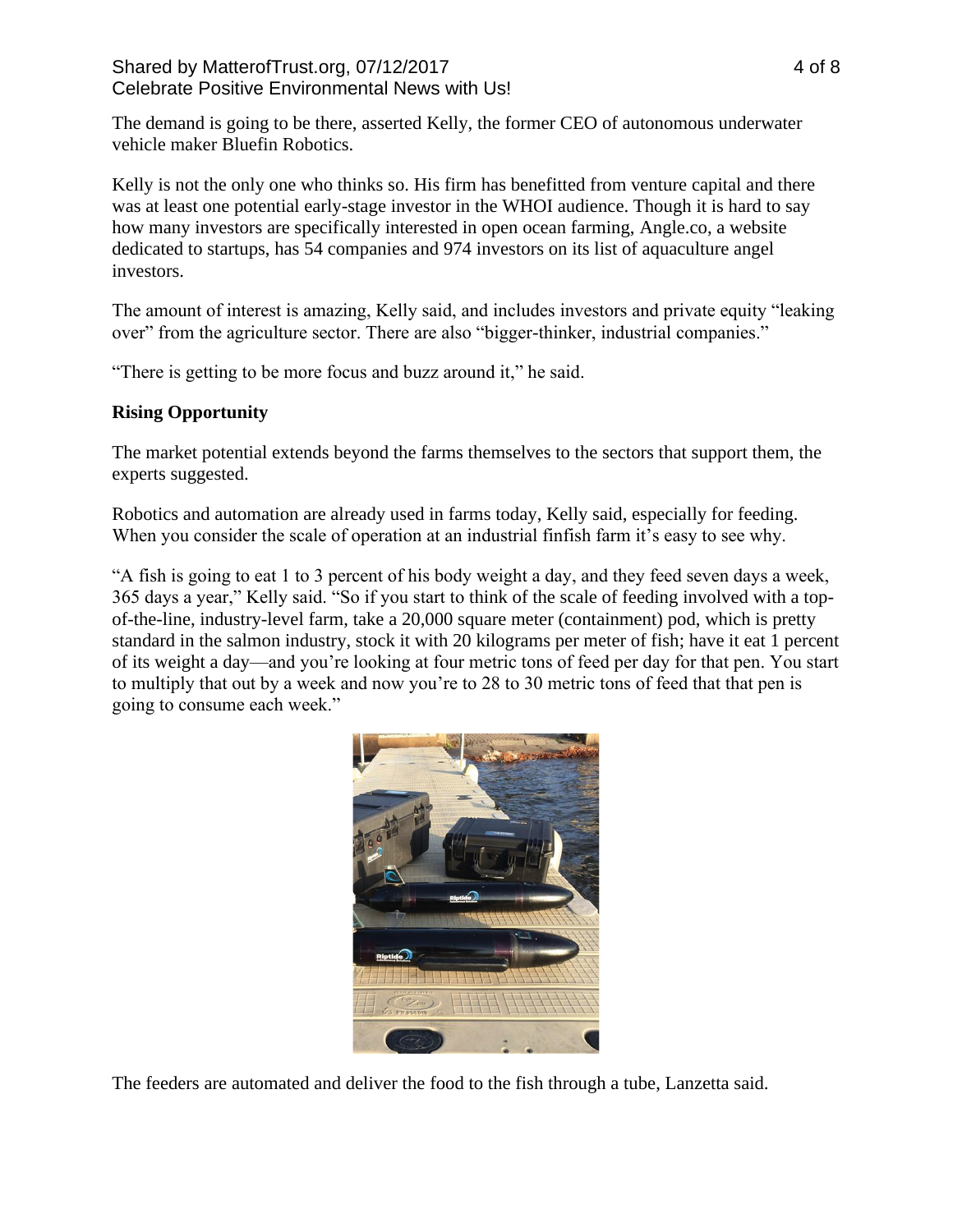## Shared by MatterofTrust.org, 07/12/2017 Shared by MatterofTrust.org, 07/12/2017 Celebrate Positive Environmental News with Us!

"We will be utilizing a robotic device called an automated feed-buoy," she said, "that was developed by NOAA (the National Oceanic and Atmospheric Administration) and the University of New Hampshire. It holds 20 tons of feed and it will feed four pods—it's big."

Cleaning the pens is also a huge job. Both Kelly and Lanzetta would like to find the equivalent of an underwater Roomba—a robotic system that would, without a lot of human interaction, keep enclosure walls clean.

"You are putting stuff into the primordial soup of life," explained Kelly. "Mother Nature sees it, likes to grow things on it."

Biofouling causes increased drag on the equipment. It also reduces the water flow through the cage and therefore the amount of dissolved oxygen reaching the fish—causing stress.

"We have to clean the exterior of the pods," Lanzetta said. "It's very important that it be kept clean. Something that might attach and go around the outside of the pod and clean off what grows there. That could be very interesting to me."

Unfortunately, Kelly said, the capabilities of the systems available today are limited.

"Coming from an autonomous vehicle-technology snob perspective, it sort of looks 1950s to me," Kelly said, "but it works and it may make money, so it is what it is."

The problem is the current generation of pen cleaning equipment is a "brute force" solution that is clunky, difficulty to use and heavily operator dependent, Kelly said.

"The skill of the operator still has a large degree of influence on the effectivity of the equipment," he said, "so I think there is a lot of opportunity."

The level of operator involvement is a key metric because many mariculture operations will be located in areas where highly trained workers, like those supporting the oil and gas industry, are unlikely to be available.

The oil and gas industry is also a good analogy for how tough any mariculture equipment has to be. Equipment needs to be robust and easily maintainable, Kelly said.

"If you work with offshore oil and gas people and they're trying to do something, regardless of whether the equipment works or not, they will try to do it—and they will try to fix it," he said. "So if equipment goes out, …regardless of whether they've read the user manual or not, they will attempt to fix it and use it. And that's just the nature of the environment that we work in."

## **The Last Fish Out**

There is also an opportunity for unmanned systems that can help get fish to market.

When the fish are fully-grown and the harvesting finally begins, farmers don't want to leave a single fish behind for both economic and environmental reasons. Harvests take place over a number of days, typically by crowding the fish and then removing them from the pens.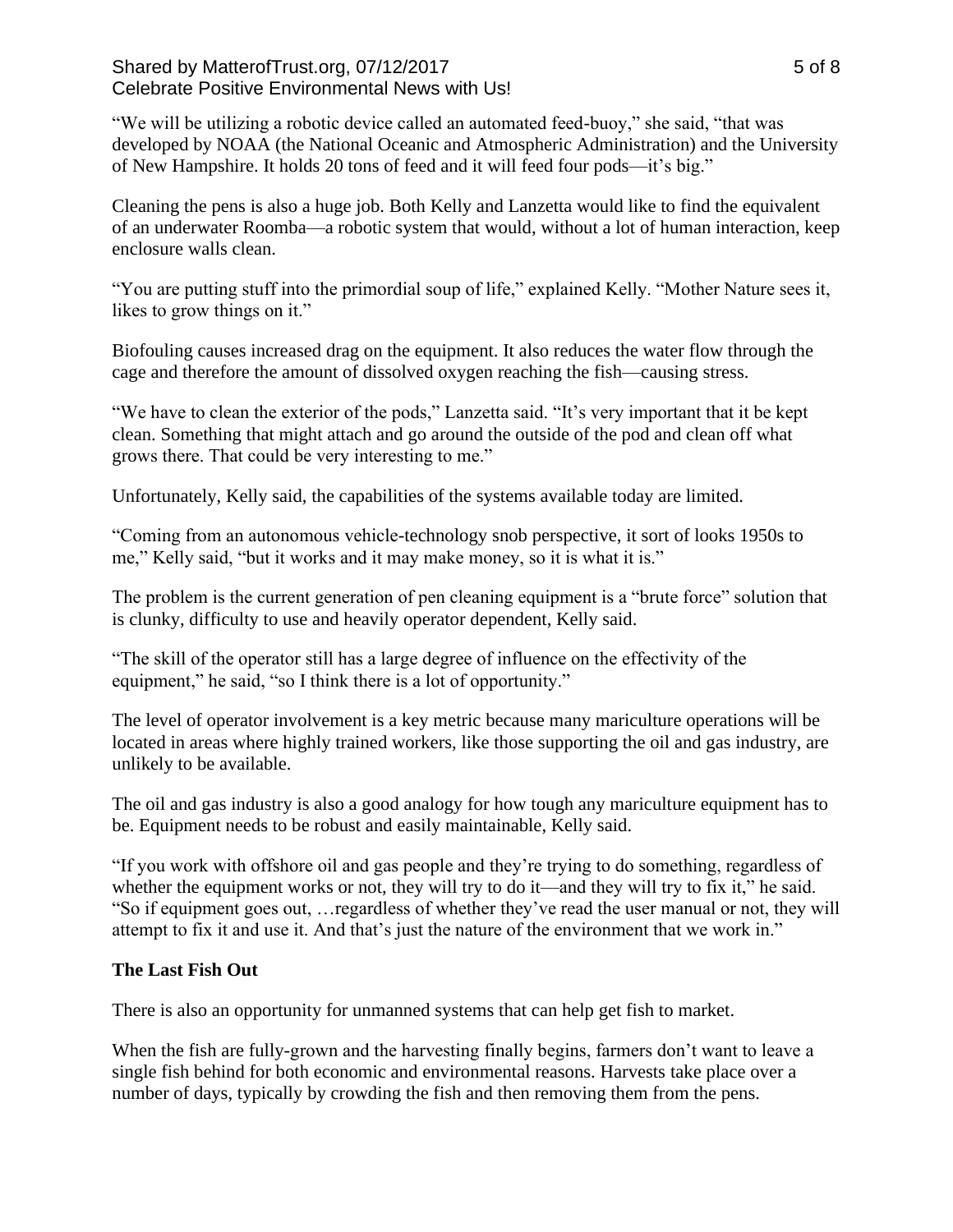## Shared by MatterofTrust.org, 07/12/2017 6 of 8 Celebrate Positive Environmental News with Us!

"Crowding when you have a fully populated pen is one problem, Kelly said. Crowding when you're down to the last 20 percent is an entirely different problem. It's the last fish out problem, which in the worst cases means sending divers down to check their target practice with a spear gun to get the last fish."

Kelly seemed to think, however, that there might yet be a technical solution. "We're not done with harvesting. It's one of my open challenges."

While it's not yet clear how robotics might solve the last-fish problem, unmanned systems have a clear advantage when it comes to another big job—the transport of mariculture pens.

The "movement of cages from one place to another is probably the most boring activity in the field of fish farming just because there are speeds that have to be respected," said Clifford Goudey, a marine engineer with C.A. Goudey & Associates. "Whether the cage is filled with fish or not there are structural limitations to how fast it can go. Failures in those activities are generally because somebody's got a date that night and they want to get to their destination and they push things too far. Taking people out of the loop in some of these processes is the best thing you can do."

Pens might need to be moved from the main operation to be cleaned or transported to waters better suited to a different species. This mobility is one of the advantages of mariculture, which will be in a better position to avoid the sort of ocean changes triggered by global warming.

To handle the task Goudey is proposing a diesel powered TowDrone that uses two slow turning, large-diameter propellers—like those used to mix waste water ponds—to maneuver even the largest enclosures into place at a safe snail's pace.

A TowDrone might also play a roll in treating fish that are ill. For example bathing farmed salmon in fresh water appears to be an effective treatment for amoebic gill disease and sea lice, parasites that feed on fish, according to a research paper in the Nov. 2105 journal Aquaculture. The challenge is getting fresh water to the fish.

"Right now they're using well boats and large tankers to do this," Goudey said, but farmers are considering hauling in fresh water in large flexible bags—bags that could be gently towed to the farm site.

## **Monitoring**

It might be possible to get an early warning of lice or other problems if unmanned underwater vehicles could be used to better monitor fish stocks.

Lanzetta was intrigued by discussions of a UUV made to look and act like a fish.

"We might be able to pick up challenges early" if there was a way to put cameras in the tanks to swim with the fish to monitor their behavior, she said.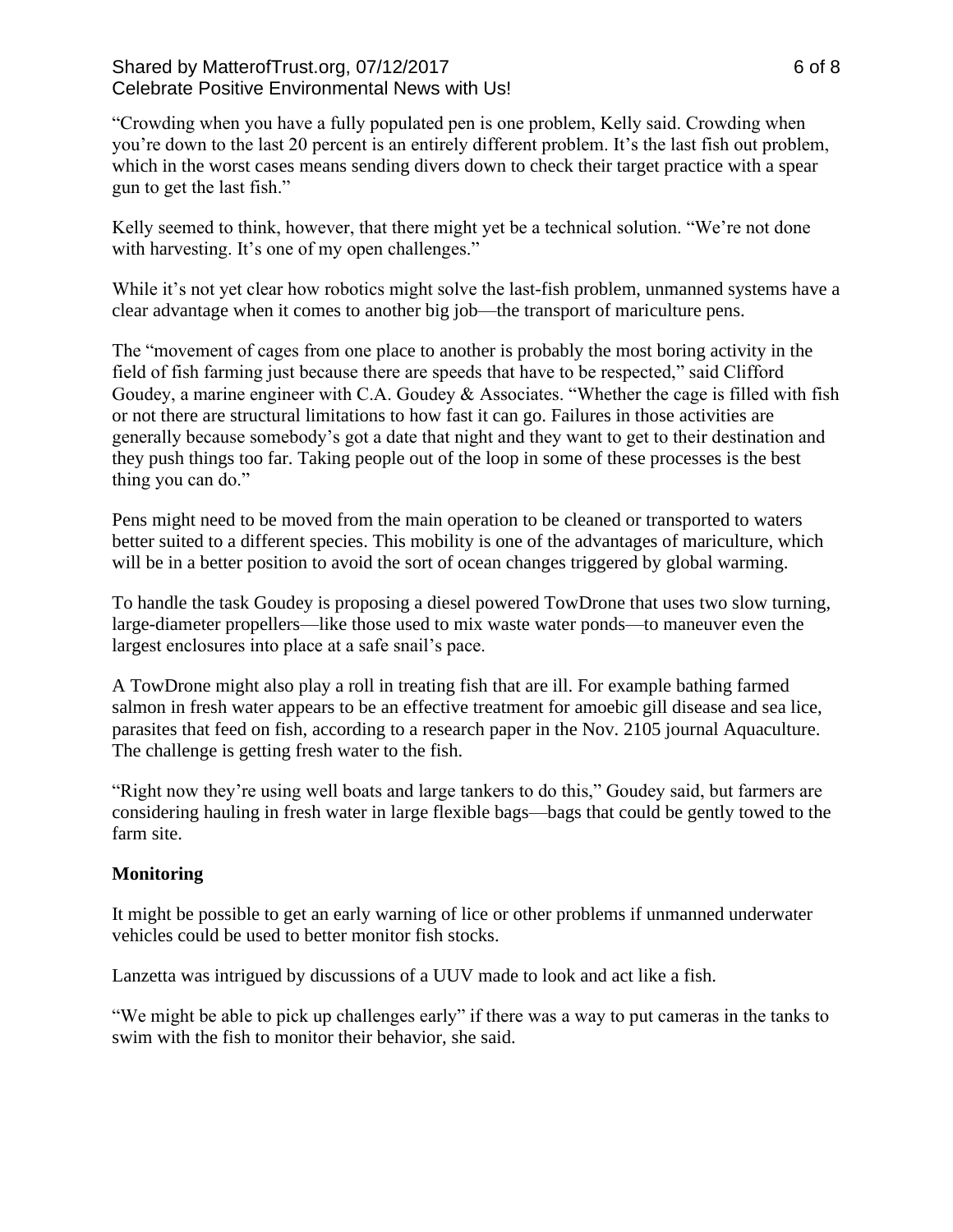## Shared by MatterofTrust.org, 07/12/2017 **The Contract Contract Contract Contract Contract Contract Contract Contract Contract Contract Contract Contract Contract Contract Contract Contract Contract Contract Contract Contra** Celebrate Positive Environmental News with Us!

Sensors on underwater vehicles also could be used to help search out new mariculture sites, test continuously for environmental changes and warn of conditions leading to problems like toxinlaced algae blooms.

One of the issues with putting sensors other than cameras into a mariculture operation is that most of the sensors now available are intended for scientific use. As such they are expensive and require frequent calibration. Kelly said he wanted a sensor he could put in place and leave unattended for 6 months to a year.

Lanzetta is looking for something more simple. She said she would really like a way to clean the fixed cameras she plans to use for monitoring.

"We would be interested in the development of some robotic equipment that would actually clean off our camera lenses—like a little arm," she said. "Someone please get working on it. It would save us once a week diving to clean our cameras."

## **Cost Shavings**

Trimming the number of manned dives and other new efficiencies will likely be the key nearterm opportunity for unmanned systems, Kite-Powell said. Mariculture is inherently more expense than near shore operations, he said, but robotics and automation can help level the playing field.

The immediate opportunities lie in efficient unmanned systems that can lower operation costs.

"I think those efforts can probably directly address something like 15 percent of the current total cost component of offshore aquaculture operations," Kite-Powell said. 'If we do a really good job of that I think we come close to making offshore aquaculture cost competitive with nearshore operations."

Kelly agrees that any new equipment has to improve the bottom line. Aquafarmers use technology and will adopt new equipment that is useful, he said, but they are price sensitive and hard-nosed.

"You're not trying to go to a market that doesn't know technology," Kelly said. "They have used technology; they have adopted (it) where the pain points are hard. But it's pretty much (that) it's got to do the job and they need it. They're not going to take technology just because it's technology and it's got blinking lights and buzzers and whistles."

Despite the challenges, Kelly said he sees major advances in the next 5 to 10 years.

"We use salmon as a proxy because it's the most sophisticated finfish aquaculture industry out there. …The amount of technology that has come into play in the things that they're looking at buying over the last five years has grown quite a bit."

It is new technology, particularly unmanned systems, really shift the way seafood is produced, Kite-Powell said.